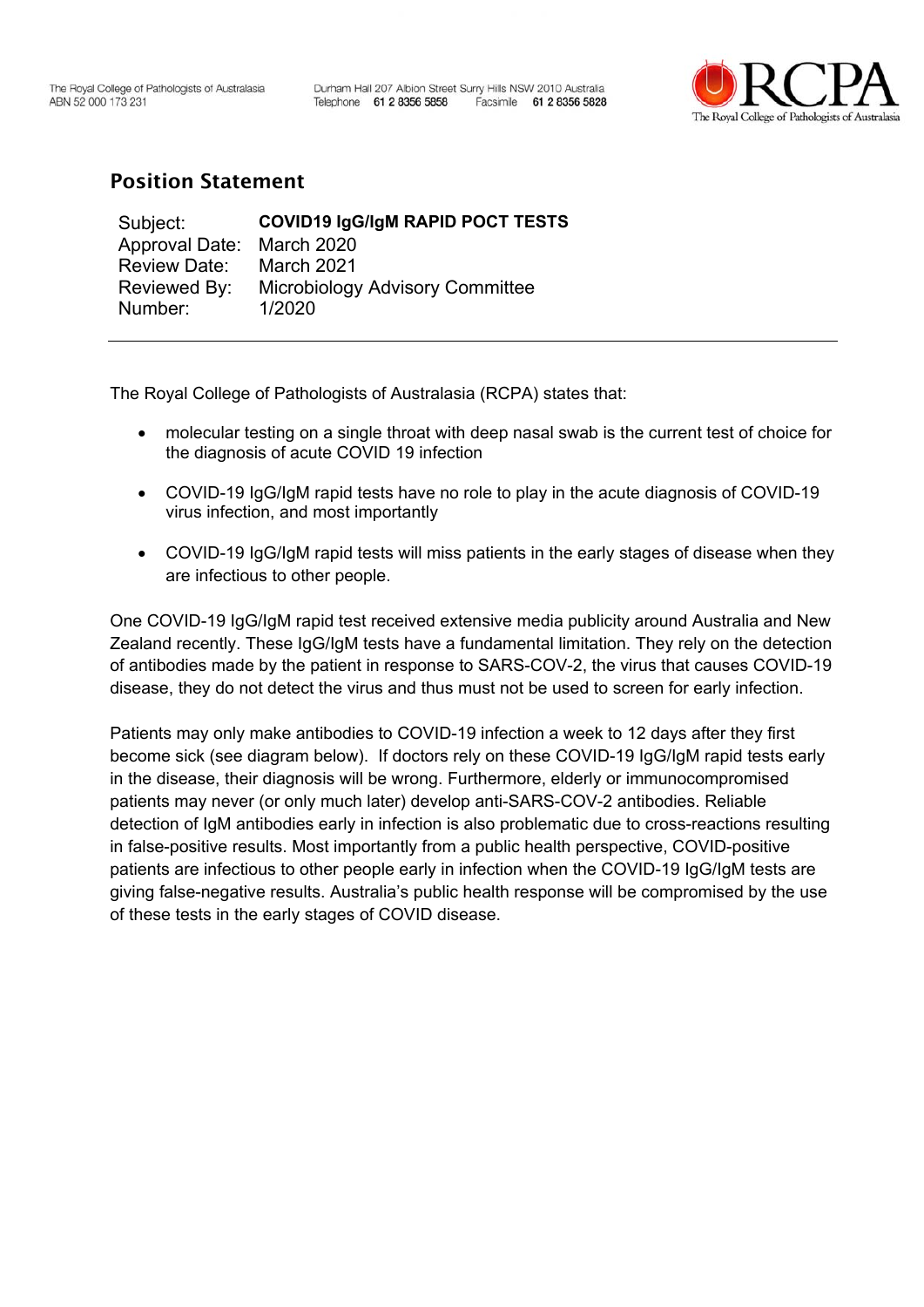## **Disease and Reaction Time**



The timing and level of antibodies is uncertain after SARS-COV-2 infection, and varies between patient populations. This graphic depicts one scenario based on the limited published evidence



In sharp contrast, the basic strength of molecular tests is that they directly detect gene sequences of the virus in the early stages of infection when the patient is infectious. More than 230,000 SARS-COV-2 tests have been undertaken in Australia so far. In fact, Australia is among the world leaders for the number of SARS-COV-2 molecular tests performed per million population. New Zealand pathology laboratories are also performing large numbers of tests with over 1700 tests performed per day currently. No laboratory test is perfect. Molecular tests can miss COVID-infections if a poor sample is collected or if the patient carries a low level of virus. A well collected single throat with deep nasal swab are the optimal sample for PCR. Limited data is available on the presence/ duration of viraemia, (virus in the blood) and therefore on the performance of PCR's on blood samples.

RCPAQAP has just run one of the first quality assurance programs (QAP) for SARS-COV-2 in the world. This program will help laboratories optimise their molecular tests that have had to be developed rapidly in response to the COVID-19 pandemic.

For the detection of early COVID disease, RCPA therefore supports the use of molecular tests for SARS-COV-2 and strongly opposes the introduction of COVID-19 IgG/IgM rapid tests for this purpose. The excellent laboratory response to the COVID-19 pandemic in Australia would be jeopardised by inappropriate widespread use of COVID-19 IgG/IgM rapid tests.

These antibody tests may have a place in detecting unrecognised past infection and immunity however that role needs to be rigorously evaluated. The RCPA is aware that further review and assessment of these tests has been commissioned by the Therapeutics Goods Administration (TGA) and the College and its Fellows look forward to working with the TGA and other stakeholders to determine the best use of these COVID-19 IgG/IgM rapid tests in the Australian setting.